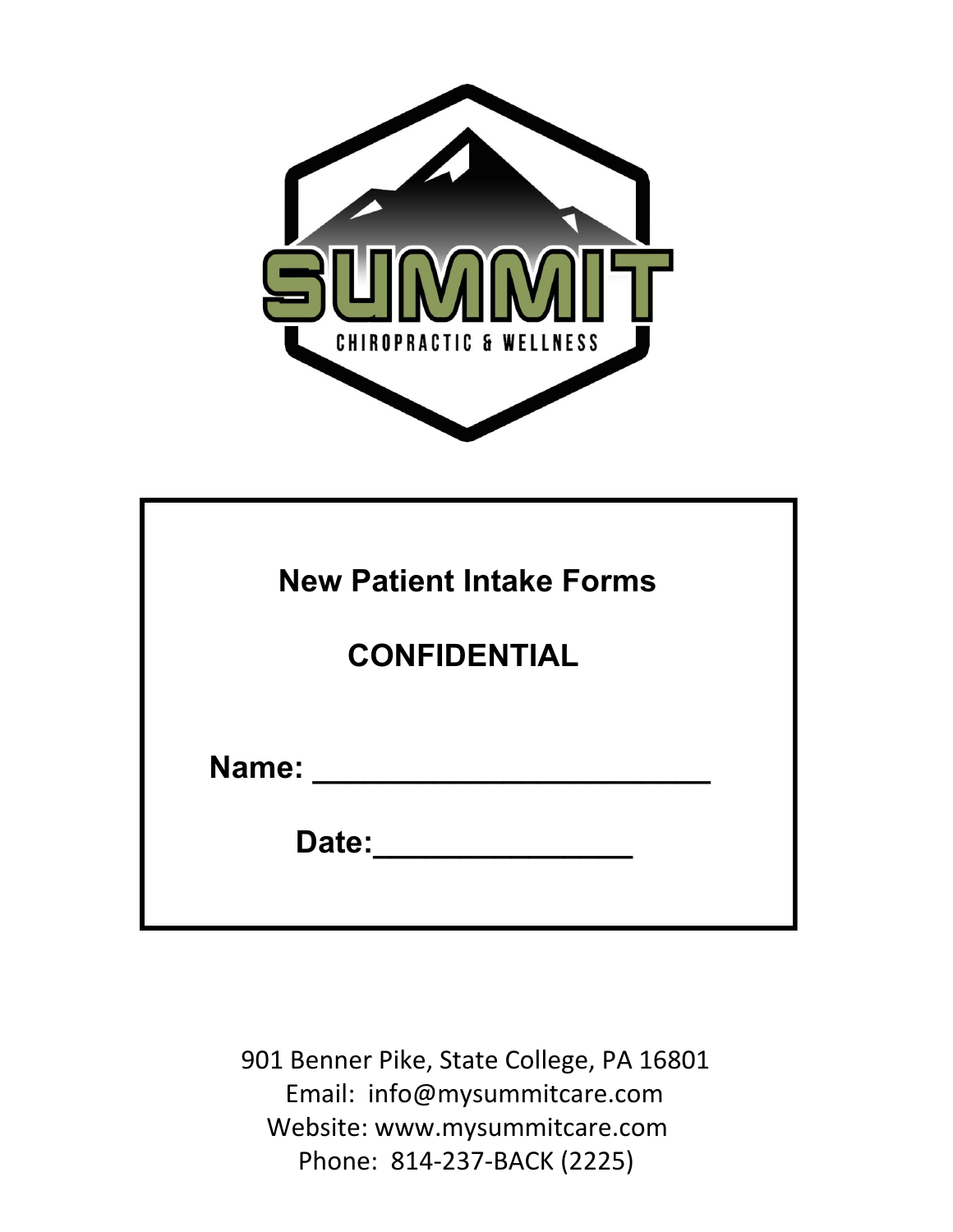## New Patient Intake

|                                                                                                                                                                                                                                                                 |                                                                                                                                                                                                                                                                                                                                                                                                                                                                                                                                                                                                                                                                                         | (Middle Initial)                                                                                                                                                                                                                                                                                                    |  |  |  |  |
|-----------------------------------------------------------------------------------------------------------------------------------------------------------------------------------------------------------------------------------------------------------------|-----------------------------------------------------------------------------------------------------------------------------------------------------------------------------------------------------------------------------------------------------------------------------------------------------------------------------------------------------------------------------------------------------------------------------------------------------------------------------------------------------------------------------------------------------------------------------------------------------------------------------------------------------------------------------------------|---------------------------------------------------------------------------------------------------------------------------------------------------------------------------------------------------------------------------------------------------------------------------------------------------------------------|--|--|--|--|
|                                                                                                                                                                                                                                                                 | Primary Phone: <u>contract and the contract of the contract of the contract of the contract of the contract of the contract of the contract of the contract of the contract of the contract of the contract of the contract of t</u>                                                                                                                                                                                                                                                                                                                                                                                                                                                    | □Home □Cell □Work                                                                                                                                                                                                                                                                                                   |  |  |  |  |
|                                                                                                                                                                                                                                                                 |                                                                                                                                                                                                                                                                                                                                                                                                                                                                                                                                                                                                                                                                                         |                                                                                                                                                                                                                                                                                                                     |  |  |  |  |
|                                                                                                                                                                                                                                                                 |                                                                                                                                                                                                                                                                                                                                                                                                                                                                                                                                                                                                                                                                                         | Age: Birth Date:                                                                                                                                                                                                                                                                                                    |  |  |  |  |
| Height: _____________________ Weight: ________________________ □ Married                                                                                                                                                                                        | $\square$ Single                                                                                                                                                                                                                                                                                                                                                                                                                                                                                                                                                                                                                                                                        | $\Box$ Partnered<br>$\Box$ Widowed                                                                                                                                                                                                                                                                                  |  |  |  |  |
|                                                                                                                                                                                                                                                                 |                                                                                                                                                                                                                                                                                                                                                                                                                                                                                                                                                                                                                                                                                         |                                                                                                                                                                                                                                                                                                                     |  |  |  |  |
|                                                                                                                                                                                                                                                                 |                                                                                                                                                                                                                                                                                                                                                                                                                                                                                                                                                                                                                                                                                         |                                                                                                                                                                                                                                                                                                                     |  |  |  |  |
|                                                                                                                                                                                                                                                                 |                                                                                                                                                                                                                                                                                                                                                                                                                                                                                                                                                                                                                                                                                         |                                                                                                                                                                                                                                                                                                                     |  |  |  |  |
|                                                                                                                                                                                                                                                                 |                                                                                                                                                                                                                                                                                                                                                                                                                                                                                                                                                                                                                                                                                         |                                                                                                                                                                                                                                                                                                                     |  |  |  |  |
|                                                                                                                                                                                                                                                                 |                                                                                                                                                                                                                                                                                                                                                                                                                                                                                                                                                                                                                                                                                         |                                                                                                                                                                                                                                                                                                                     |  |  |  |  |
| Values: Please list your interests in order of importance from 1 to 7 (1= most important)                                                                                                                                                                       |                                                                                                                                                                                                                                                                                                                                                                                                                                                                                                                                                                                                                                                                                         |                                                                                                                                                                                                                                                                                                                     |  |  |  |  |
|                                                                                                                                                                                                                                                                 | Family ________ Financial ________ Social ________ Physical _________ Mental ________ Spiritual ________ Work ______                                                                                                                                                                                                                                                                                                                                                                                                                                                                                                                                                                    |                                                                                                                                                                                                                                                                                                                     |  |  |  |  |
|                                                                                                                                                                                                                                                                 |                                                                                                                                                                                                                                                                                                                                                                                                                                                                                                                                                                                                                                                                                         |                                                                                                                                                                                                                                                                                                                     |  |  |  |  |
| 2<br><b>Payment/Insurance Information</b>                                                                                                                                                                                                                       |                                                                                                                                                                                                                                                                                                                                                                                                                                                                                                                                                                                                                                                                                         |                                                                                                                                                                                                                                                                                                                     |  |  |  |  |
| Who is financially responsible for this account:                                                                                                                                                                                                                |                                                                                                                                                                                                                                                                                                                                                                                                                                                                                                                                                                                                                                                                                         |                                                                                                                                                                                                                                                                                                                     |  |  |  |  |
|                                                                                                                                                                                                                                                                 |                                                                                                                                                                                                                                                                                                                                                                                                                                                                                                                                                                                                                                                                                         |                                                                                                                                                                                                                                                                                                                     |  |  |  |  |
|                                                                                                                                                                                                                                                                 | If insured, who is the main subscriber/policy holder?<br><u> and the main subscriber/policy holder?</u>                                                                                                                                                                                                                                                                                                                                                                                                                                                                                                                                                                                 |                                                                                                                                                                                                                                                                                                                     |  |  |  |  |
|                                                                                                                                                                                                                                                                 |                                                                                                                                                                                                                                                                                                                                                                                                                                                                                                                                                                                                                                                                                         |                                                                                                                                                                                                                                                                                                                     |  |  |  |  |
|                                                                                                                                                                                                                                                                 |                                                                                                                                                                                                                                                                                                                                                                                                                                                                                                                                                                                                                                                                                         |                                                                                                                                                                                                                                                                                                                     |  |  |  |  |
| $\square$ Government Program                                                                                                                                                                                                                                    |                                                                                                                                                                                                                                                                                                                                                                                                                                                                                                                                                                                                                                                                                         |                                                                                                                                                                                                                                                                                                                     |  |  |  |  |
| Is this policy associated with an $\Box$ HSA $\Box$ FSA $\Box$ HRA?                                                                                                                                                                                             | $\Box$ Yes $\Box$ No                                                                                                                                                                                                                                                                                                                                                                                                                                                                                                                                                                                                                                                                    |                                                                                                                                                                                                                                                                                                                     |  |  |  |  |
| Is patient covered by additional/ secondary insurance? $\Box$ Yes $\Box$ No                                                                                                                                                                                     |                                                                                                                                                                                                                                                                                                                                                                                                                                                                                                                                                                                                                                                                                         |                                                                                                                                                                                                                                                                                                                     |  |  |  |  |
|                                                                                                                                                                                                                                                                 |                                                                                                                                                                                                                                                                                                                                                                                                                                                                                                                                                                                                                                                                                         |                                                                                                                                                                                                                                                                                                                     |  |  |  |  |
|                                                                                                                                                                                                                                                                 |                                                                                                                                                                                                                                                                                                                                                                                                                                                                                                                                                                                                                                                                                         |                                                                                                                                                                                                                                                                                                                     |  |  |  |  |
| <b>Assignment and Release</b><br>On behalf of yourself and any patient for whom you are the parent or legal guardian, you 1) certify that the information on this form is accurate and up-to-date, 2) consent to treatment by Summit Chiropractic & Wellness LL |                                                                                                                                                                                                                                                                                                                                                                                                                                                                                                                                                                                                                                                                                         |                                                                                                                                                                                                                                                                                                                     |  |  |  |  |
|                                                                                                                                                                                                                                                                 |                                                                                                                                                                                                                                                                                                                                                                                                                                                                                                                                                                                                                                                                                         |                                                                                                                                                                                                                                                                                                                     |  |  |  |  |
| regulations, for the purposes allowed by law, and 6) acknowledge receipt of Summit Chiropractic & Wellness LLC's Notice of Privacy Practices.                                                                                                                   | assign to Summit Chiropractic & Wellness LLC, any healthcare insurance or reimbursement benefits to which you are entitled for the care provided by Summit Chiropractic & Wellness LLC, authorize their payment directly<br>to Summit Chiropractic & Wellness LLC, and authorize the use of your signature for this limited purpose, 4) agree to be primarily responsible for all charges owed to Summit Chiropractic & Wellness LLC (other than those<br>included in any pre-paid offer), including attorney fees, court costs, and other expenses of collection, 5) consent to Summit Chiropractic & Wellness LLC releasing any "protected health information," as defined by federal |                                                                                                                                                                                                                                                                                                                     |  |  |  |  |
|                                                                                                                                                                                                                                                                 |                                                                                                                                                                                                                                                                                                                                                                                                                                                                                                                                                                                                                                                                                         |                                                                                                                                                                                                                                                                                                                     |  |  |  |  |
| Printed name of Patient, Parent, Guardian or Personal Representative                                                                                                                                                                                            |                                                                                                                                                                                                                                                                                                                                                                                                                                                                                                                                                                                                                                                                                         | Signature of Patient, Parent, Guardian or Personal Representative                                                                                                                                                                                                                                                   |  |  |  |  |
|                                                                                                                                                                                                                                                                 |                                                                                                                                                                                                                                                                                                                                                                                                                                                                                                                                                                                                                                                                                         | Date: the contract of the contract of the contract of the contract of the contract of the contract of the contract of the contract of the contract of the contract of the contract of the contract of the contract of the cont                                                                                      |  |  |  |  |
| 3<br><b>Medications</b>                                                                                                                                                                                                                                         | <b>Vitamins/Supplements</b>                                                                                                                                                                                                                                                                                                                                                                                                                                                                                                                                                                                                                                                             | <b>Allergies</b>                                                                                                                                                                                                                                                                                                    |  |  |  |  |
|                                                                                                                                                                                                                                                                 |                                                                                                                                                                                                                                                                                                                                                                                                                                                                                                                                                                                                                                                                                         |                                                                                                                                                                                                                                                                                                                     |  |  |  |  |
| $\frac{1}{2}$                                                                                                                                                                                                                                                   | $\frac{1}{2}$ $\frac{1}{2}$ $\frac{1}{2}$ $\frac{1}{2}$ $\frac{1}{2}$ $\frac{1}{2}$ $\frac{1}{2}$ $\frac{1}{2}$ $\frac{1}{2}$ $\frac{1}{2}$ $\frac{1}{2}$ $\frac{1}{2}$ $\frac{1}{2}$ $\frac{1}{2}$ $\frac{1}{2}$ $\frac{1}{2}$ $\frac{1}{2}$ $\frac{1}{2}$ $\frac{1}{2}$ $\frac{1}{2}$ $\frac{1}{2}$ $\frac{1}{2}$                                                                                                                                                                                                                                                                                                                                                                     | $\frac{1}{2}$ $\frac{1}{2}$ $\frac{1}{2}$ $\frac{1}{2}$ $\frac{1}{2}$ $\frac{1}{2}$ $\frac{1}{2}$ $\frac{1}{2}$ $\frac{1}{2}$ $\frac{1}{2}$ $\frac{1}{2}$ $\frac{1}{2}$ $\frac{1}{2}$ $\frac{1}{2}$ $\frac{1}{2}$ $\frac{1}{2}$ $\frac{1}{2}$ $\frac{1}{2}$ $\frac{1}{2}$ $\frac{1}{2}$ $\frac{1}{2}$ $\frac{1}{2}$ |  |  |  |  |
| 3)                                                                                                                                                                                                                                                              |                                                                                                                                                                                                                                                                                                                                                                                                                                                                                                                                                                                                                                                                                         | $\overline{2}$ $\overline{2}$                                                                                                                                                                                                                                                                                       |  |  |  |  |
|                                                                                                                                                                                                                                                                 | 4)                                                                                                                                                                                                                                                                                                                                                                                                                                                                                                                                                                                                                                                                                      | $\left(4\right)$                                                                                                                                                                                                                                                                                                    |  |  |  |  |
| Pharmacy Phone: ( )                                                                                                                                                                                                                                             | $\square$ Daily<br>$\square$ Weekly<br>$\Box$ Occasionally                                                                                                                                                                                                                                                                                                                                                                                                                                                                                                                                                                                                                              | How often do they occur?                                                                                                                                                                                                                                                                                            |  |  |  |  |
| $\square$ None                                                                                                                                                                                                                                                  | $\square$ None                                                                                                                                                                                                                                                                                                                                                                                                                                                                                                                                                                                                                                                                          | $\Box$ None                                                                                                                                                                                                                                                                                                         |  |  |  |  |
| <b>Family History</b><br>4                                                                                                                                                                                                                                      |                                                                                                                                                                                                                                                                                                                                                                                                                                                                                                                                                                                                                                                                                         |                                                                                                                                                                                                                                                                                                                     |  |  |  |  |
| $\Box$ Yes $\Box$ No<br>Autoimmune Dis.<br><b>Diabetes</b>                                                                                                                                                                                                      | $\Box$ Yes $\Box$ No<br><b>Migraines</b>                                                                                                                                                                                                                                                                                                                                                                                                                                                                                                                                                                                                                                                | $\Box$ Yes $\Box$ No<br>$\Box$ Other $\Box$                                                                                                                                                                                                                                                                         |  |  |  |  |
| Bleeding Disorder □ Yes □ No<br><b>Heart Disease</b>                                                                                                                                                                                                            | $\Box$ Yes $\Box$ No<br>Osteoporosis                                                                                                                                                                                                                                                                                                                                                                                                                                                                                                                                                                                                                                                    | $\Box$ Yes $\Box$ No                                                                                                                                                                                                                                                                                                |  |  |  |  |
| Clotting Disorder □ Yes □ No<br>$\Box$ Yes $\Box$ No<br><b>Kidney Disease</b><br>Cancer                                                                                                                                                                         | <b>High Blood Pressure</b><br>$\Box$ Yes $\Box$ No<br><b>Stroke</b><br>$\Box$ Yes $\Box$ No<br>Thyroid Disease □ Yes □ No                                                                                                                                                                                                                                                                                                                                                                                                                                                                                                                                                               | $\Box$ Yes $\Box$ No                                                                                                                                                                                                                                                                                                |  |  |  |  |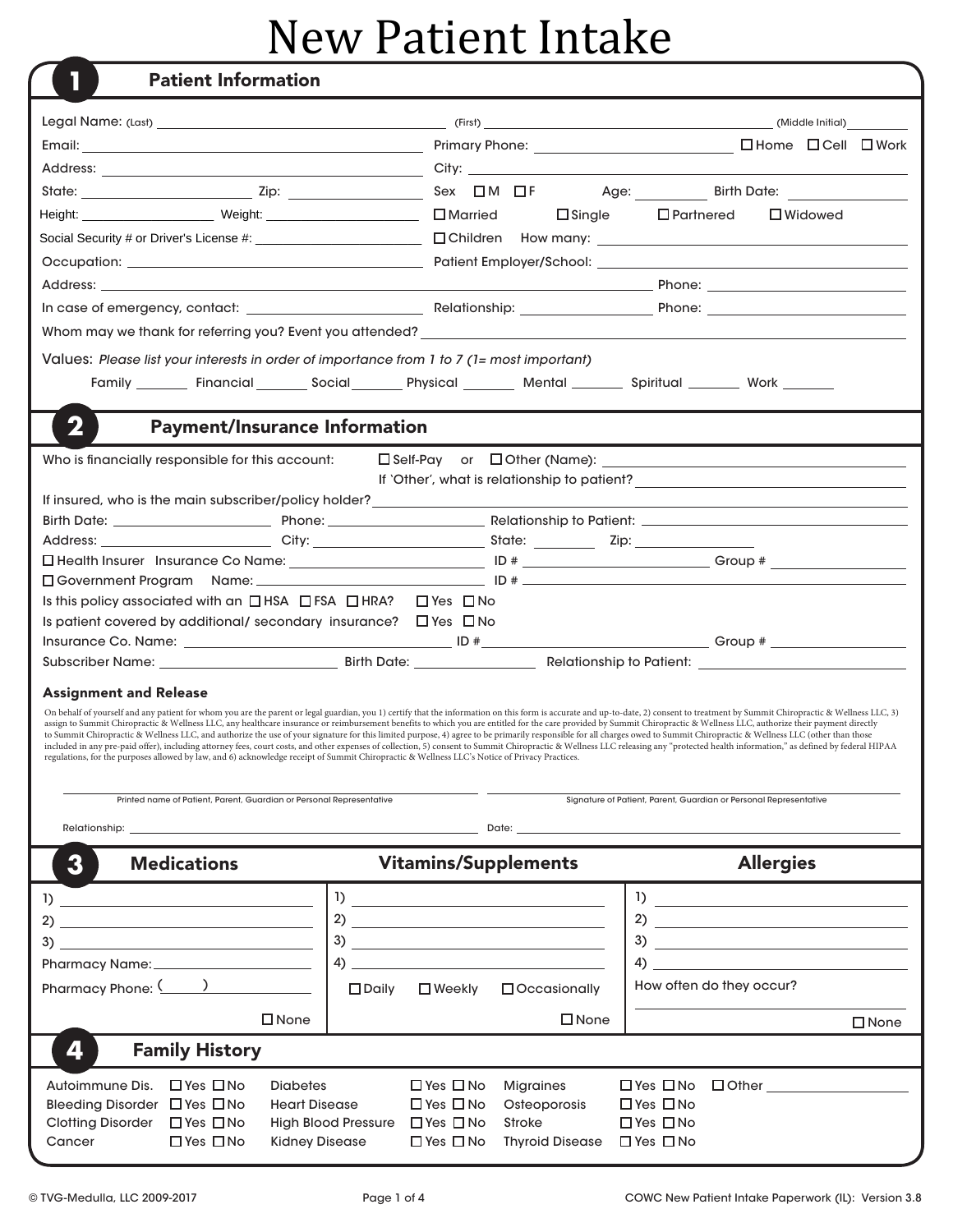| 5                                                                                                                                                                                                                                                                            | <b>Medical History</b>                                                                                                                                                                       |                                                                                                                                                                                                                                                                      |                                                                                                                                                                                                                                              |                                                                                                                                                                                                |                                                                                                                                                                                                                                                                      |                                                                                                                                                                                                                                                         |                                                                                                                                                                                                                      |
|------------------------------------------------------------------------------------------------------------------------------------------------------------------------------------------------------------------------------------------------------------------------------|----------------------------------------------------------------------------------------------------------------------------------------------------------------------------------------------|----------------------------------------------------------------------------------------------------------------------------------------------------------------------------------------------------------------------------------------------------------------------|----------------------------------------------------------------------------------------------------------------------------------------------------------------------------------------------------------------------------------------------|------------------------------------------------------------------------------------------------------------------------------------------------------------------------------------------------|----------------------------------------------------------------------------------------------------------------------------------------------------------------------------------------------------------------------------------------------------------------------|---------------------------------------------------------------------------------------------------------------------------------------------------------------------------------------------------------------------------------------------------------|----------------------------------------------------------------------------------------------------------------------------------------------------------------------------------------------------------------------|
| Name and address of other doctor(s):                                                                                                                                                                                                                                         |                                                                                                                                                                                              |                                                                                                                                                                                                                                                                      |                                                                                                                                                                                                                                              |                                                                                                                                                                                                |                                                                                                                                                                                                                                                                      |                                                                                                                                                                                                                                                         |                                                                                                                                                                                                                      |
| Date of Last:                                                                                                                                                                                                                                                                |                                                                                                                                                                                              |                                                                                                                                                                                                                                                                      |                                                                                                                                                                                                                                              |                                                                                                                                                                                                |                                                                                                                                                                                                                                                                      |                                                                                                                                                                                                                                                         |                                                                                                                                                                                                                      |
|                                                                                                                                                                                                                                                                              |                                                                                                                                                                                              |                                                                                                                                                                                                                                                                      |                                                                                                                                                                                                                                              |                                                                                                                                                                                                |                                                                                                                                                                                                                                                                      |                                                                                                                                                                                                                                                         |                                                                                                                                                                                                                      |
|                                                                                                                                                                                                                                                                              |                                                                                                                                                                                              | Mark "Yes" or "No" to indicate whether you have experienced each of the following and complete the information below:                                                                                                                                                |                                                                                                                                                                                                                                              |                                                                                                                                                                                                |                                                                                                                                                                                                                                                                      |                                                                                                                                                                                                                                                         |                                                                                                                                                                                                                      |
| AIDS/HIV<br>Allergies<br>Anemia<br>Anxiety/Depression□ Yes □ No<br><b>Appendicitis</b><br><b>Arthritis</b><br>Asthma<br>Autoimmune Dis. □ Yes □ No<br><b>Bleeding Disorder</b> $\Box$ Yes $\Box$ No<br><b>Bronchitis</b><br>Cancer<br>Are you pregnant? $\Box$ Yes $\Box$ No | $\Box$ Yes $\Box$ No<br>$\Box$ Yes $\Box$ No<br>$\Box$ Yes $\Box$ No<br>$\Box$ Yes $\Box$ No<br>$\Box$ Yes $\Box$ No<br>$\Box$ Yes $\Box$ No<br>$\Box$ Yes $\Box$ No<br>$\Box$ Yes $\Box$ No | Chemical Depend./<br>Alchoholism<br>Chicken Pox<br><b>Clotting Disorder</b><br><b>Diabetes</b><br><b>Eating Disorder</b><br>Emphysema<br><b>Epilepsy/Seizure Dis.</b><br><b>Headaches</b><br><b>Heart Disease</b><br>Hepatitis<br>If yes, how many weeks?            | $\Box$ Yes $\Box$ No<br>$\Box$ Yes $\Box$ No<br>$\Box$ Yes $\Box$ No<br>$\Box$ Yes $\Box$ No<br>$\Box$ Yes $\Box$ No<br>$\Box$ Yes $\Box$ No<br>$\Box$ Yes $\Box$ No<br>$\Box$ Yes $\Box$ No<br>$\Box$ Yes $\Box$ No<br>$\Box$ Yes $\Box$ No | Hernia<br><b>Herniated Disk</b><br>Hypertension<br><b>Kidney Disease</b><br>Liver Disease<br><b>Migraines</b><br><b>Mononucleosis</b><br><b>MS</b><br>Osteoporosis<br>Pacemaker<br>Parkinson's | $\Box$ Yes $\Box$ No<br>$\Box$ Yes $\Box$ No<br>$\Box$ Yes $\Box$ No<br>$\Box$ Yes $\Box$ No<br>$\Box$ Yes $\Box$ No<br>$\Box$ Yes $\Box$ No<br>$\Box$ Yes $\Box$ No<br>$\Box$ Yes $\Box$ No<br>$\Box$ Yes $\Box$ No<br>$\Box$ Yes $\Box$ No<br>$\Box$ Yes $\Box$ No | <b>Pinched Nerve</b><br>Pneumonia<br>Prostate Problem □ Yes □ No<br><b>Psychiatric Care</b><br>Rheum. Arthritis<br><b>STD</b><br>Stroke<br><b>Thyroid Disease</b><br><b>Tuberculosis</b><br>Tumors, Growths □ Yes □ No<br><b>Ulcers</b><br>$\Box$ Other | $\Box$ Yes $\Box$ No<br>$\Box$ Yes $\Box$ No<br>$\Box$ Yes $\Box$ No<br>$\Box$ Yes $\Box$ No<br>$\Box$ Yes $\Box$ No<br>$\Box$ Yes $\Box$ No<br>$\Box$ Yes $\Box$ No<br>$\Box$ Yes $\Box$ No<br>$\Box$ Yes $\Box$ No |
| 6                                                                                                                                                                                                                                                                            | <b>Motor Vehicle Accident</b>                                                                                                                                                                |                                                                                                                                                                                                                                                                      | $\square$ Denied                                                                                                                                                                                                                             | 7                                                                                                                                                                                              | <b>Motor Vehicle Accident</b>                                                                                                                                                                                                                                        |                                                                                                                                                                                                                                                         | □ Denied                                                                                                                                                                                                             |
|                                                                                                                                                                                                                                                                              |                                                                                                                                                                                              | Please indicate any motor vehicle accidents below, making sure to<br>note any minor accidents or those that have taken place 5+ years ago.                                                                                                                           |                                                                                                                                                                                                                                              |                                                                                                                                                                                                |                                                                                                                                                                                                                                                                      | Please indicate any motor vehicle accidents below, making sure to<br>note any minor accidents or those that have taken place 5+ years ago.                                                                                                              |                                                                                                                                                                                                                      |
| Date of Accident (MO - YR): $\frac{1}{\sqrt{1-\frac{1}{2}}\sqrt{1-\frac{1}{2}}\sqrt{1-\frac{1}{2}}\sqrt{1-\frac{1}{2}}\sqrt{1-\frac{1}{2}}$                                                                                                                                  |                                                                                                                                                                                              |                                                                                                                                                                                                                                                                      |                                                                                                                                                                                                                                              | Date of Accident (MO - YR): $\frac{1}{\sqrt{1-\frac{1}{2}}\sqrt{1-\frac{1}{2}}\sqrt{1-\frac{1}{2}}\sqrt{1-\frac{1}{2}}\sqrt{1-\frac{1}{2}}$                                                    |                                                                                                                                                                                                                                                                      |                                                                                                                                                                                                                                                         |                                                                                                                                                                                                                      |
|                                                                                                                                                                                                                                                                              |                                                                                                                                                                                              | Impact: □ Front □ Rear □ Side/Passenger □ Side/Driver                                                                                                                                                                                                                |                                                                                                                                                                                                                                              |                                                                                                                                                                                                |                                                                                                                                                                                                                                                                      | Impact: □ Front □ Rear □ Side/Passenger □ Side/Driver                                                                                                                                                                                                   |                                                                                                                                                                                                                      |
| $\Box$ Seat Belt                                                                                                                                                                                                                                                             | $\Box$ Airbag(s)                                                                                                                                                                             |                                                                                                                                                                                                                                                                      |                                                                                                                                                                                                                                              | $\Box$ Seat Belt                                                                                                                                                                               | $\Box$ Airbag(s)                                                                                                                                                                                                                                                     |                                                                                                                                                                                                                                                         |                                                                                                                                                                                                                      |
| Speed at which your car was traveling: __________                                                                                                                                                                                                                            |                                                                                                                                                                                              |                                                                                                                                                                                                                                                                      |                                                                                                                                                                                                                                              | Speed at which your car was traveling: __________                                                                                                                                              |                                                                                                                                                                                                                                                                      |                                                                                                                                                                                                                                                         |                                                                                                                                                                                                                      |
| Speed at which the second car struck your car: ___________<br><b>Medical Care Description:</b>                                                                                                                                                                               |                                                                                                                                                                                              |                                                                                                                                                                                                                                                                      | Speed at which the second car struck your car: ____________<br><b>Medical Care Description:</b>                                                                                                                                              |                                                                                                                                                                                                |                                                                                                                                                                                                                                                                      |                                                                                                                                                                                                                                                         |                                                                                                                                                                                                                      |
|                                                                                                                                                                                                                                                                              |                                                                                                                                                                                              |                                                                                                                                                                                                                                                                      |                                                                                                                                                                                                                                              |                                                                                                                                                                                                |                                                                                                                                                                                                                                                                      |                                                                                                                                                                                                                                                         |                                                                                                                                                                                                                      |
|                                                                                                                                                                                                                                                                              |                                                                                                                                                                                              |                                                                                                                                                                                                                                                                      |                                                                                                                                                                                                                                              |                                                                                                                                                                                                |                                                                                                                                                                                                                                                                      |                                                                                                                                                                                                                                                         |                                                                                                                                                                                                                      |
| <b>Chiropractic Care Description:</b>                                                                                                                                                                                                                                        |                                                                                                                                                                                              |                                                                                                                                                                                                                                                                      |                                                                                                                                                                                                                                              | <b>Chiropractic Care Description:</b>                                                                                                                                                          |                                                                                                                                                                                                                                                                      |                                                                                                                                                                                                                                                         |                                                                                                                                                                                                                      |
|                                                                                                                                                                                                                                                                              |                                                                                                                                                                                              |                                                                                                                                                                                                                                                                      |                                                                                                                                                                                                                                              |                                                                                                                                                                                                |                                                                                                                                                                                                                                                                      |                                                                                                                                                                                                                                                         |                                                                                                                                                                                                                      |
| ŏ                                                                                                                                                                                                                                                                            |                                                                                                                                                                                              | <b>Physical &amp; Trauma Information</b>                                                                                                                                                                                                                             |                                                                                                                                                                                                                                              | Please indicate any physical and/or trauma occurences below, making sure<br>to note any minor injuries as well by checking 'Yes'. Please describe when applicable.                             |                                                                                                                                                                                                                                                                      |                                                                                                                                                                                                                                                         |                                                                                                                                                                                                                      |
|                                                                                                                                                                                                                                                                              |                                                                                                                                                                                              |                                                                                                                                                                                                                                                                      |                                                                                                                                                                                                                                              |                                                                                                                                                                                                |                                                                                                                                                                                                                                                                      |                                                                                                                                                                                                                                                         |                                                                                                                                                                                                                      |
|                                                                                                                                                                                                                                                                              |                                                                                                                                                                                              |                                                                                                                                                                                                                                                                      |                                                                                                                                                                                                                                              |                                                                                                                                                                                                |                                                                                                                                                                                                                                                                      |                                                                                                                                                                                                                                                         |                                                                                                                                                                                                                      |
| Work Injuries:                                                                                                                                                                                                                                                               | $\Box$ Yes<br>$\square$ No                                                                                                                                                                   | If yes: $\overline{\phantom{a}}$                                                                                                                                                                                                                                     |                                                                                                                                                                                                                                              |                                                                                                                                                                                                |                                                                                                                                                                                                                                                                      |                                                                                                                                                                                                                                                         |                                                                                                                                                                                                                      |
|                                                                                                                                                                                                                                                                              |                                                                                                                                                                                              |                                                                                                                                                                                                                                                                      |                                                                                                                                                                                                                                              |                                                                                                                                                                                                |                                                                                                                                                                                                                                                                      |                                                                                                                                                                                                                                                         |                                                                                                                                                                                                                      |
| Sport Injuries: $\Box$ Yes                                                                                                                                                                                                                                                   | $\square$ No                                                                                                                                                                                 |                                                                                                                                                                                                                                                                      |                                                                                                                                                                                                                                              |                                                                                                                                                                                                |                                                                                                                                                                                                                                                                      |                                                                                                                                                                                                                                                         |                                                                                                                                                                                                                      |
| Exercise:                                                                                                                                                                                                                                                                    | $\square$ None<br>$\Box$ Light                                                                                                                                                               |                                                                                                                                                                                                                                                                      |                                                                                                                                                                                                                                              |                                                                                                                                                                                                |                                                                                                                                                                                                                                                                      |                                                                                                                                                                                                                                                         |                                                                                                                                                                                                                      |
| Home Injuries: $\Box$ Yes                                                                                                                                                                                                                                                    | $\square$ No                                                                                                                                                                                 | If yes: $\frac{1}{2}$ is a set of $\frac{1}{2}$ is a set of $\frac{1}{2}$ is a set of $\frac{1}{2}$ is a set of $\frac{1}{2}$ is a set of $\frac{1}{2}$ is a set of $\frac{1}{2}$ is a set of $\frac{1}{2}$ is a set of $\frac{1}{2}$ is a set of $\frac{1}{2}$ is a |                                                                                                                                                                                                                                              |                                                                                                                                                                                                |                                                                                                                                                                                                                                                                      |                                                                                                                                                                                                                                                         |                                                                                                                                                                                                                      |
| □ Alcohol □ Coffee/Caffeine Drinks □ High Stress Level □ None<br>Habits:<br>$\Box$ Nicotine                                                                                                                                                                                  |                                                                                                                                                                                              |                                                                                                                                                                                                                                                                      |                                                                                                                                                                                                                                              |                                                                                                                                                                                                |                                                                                                                                                                                                                                                                      |                                                                                                                                                                                                                                                         |                                                                                                                                                                                                                      |
|                                                                                                                                                                                                                                                                              |                                                                                                                                                                                              |                                                                                                                                                                                                                                                                      |                                                                                                                                                                                                                                              | How Often? □ Daily □ Weekly □ Occasionally                                                                                                                                                     |                                                                                                                                                                                                                                                                      |                                                                                                                                                                                                                                                         |                                                                                                                                                                                                                      |
| Falls:                                                                                                                                                                                                                                                                       | $\Box$ Yes<br>$\square$ No                                                                                                                                                                   | If yes: $\overline{\phantom{a}}$                                                                                                                                                                                                                                     |                                                                                                                                                                                                                                              |                                                                                                                                                                                                |                                                                                                                                                                                                                                                                      |                                                                                                                                                                                                                                                         |                                                                                                                                                                                                                      |
| Head Injuries: $\Box$ Yes                                                                                                                                                                                                                                                    | $\square$ No                                                                                                                                                                                 | If yes: $\overline{\phantom{a}}$                                                                                                                                                                                                                                     |                                                                                                                                                                                                                                              |                                                                                                                                                                                                |                                                                                                                                                                                                                                                                      |                                                                                                                                                                                                                                                         |                                                                                                                                                                                                                      |
| Dislocations:                                                                                                                                                                                                                                                                | $\Box$ Yes<br>$\square$ No                                                                                                                                                                   | If yes: $\frac{1}{2}$ if yes:                                                                                                                                                                                                                                        |                                                                                                                                                                                                                                              |                                                                                                                                                                                                |                                                                                                                                                                                                                                                                      |                                                                                                                                                                                                                                                         |                                                                                                                                                                                                                      |
| Broken Bones: $\Box$ Yes                                                                                                                                                                                                                                                     | $\square$ No                                                                                                                                                                                 | If yes: $\frac{1}{2}$ if yes:                                                                                                                                                                                                                                        |                                                                                                                                                                                                                                              |                                                                                                                                                                                                |                                                                                                                                                                                                                                                                      |                                                                                                                                                                                                                                                         |                                                                                                                                                                                                                      |
| Surgeries:                                                                                                                                                                                                                                                                   | $\Box$ Yes<br>$\square$ No                                                                                                                                                                   | If yes: $\frac{1}{2}$ if yes:                                                                                                                                                                                                                                        |                                                                                                                                                                                                                                              |                                                                                                                                                                                                |                                                                                                                                                                                                                                                                      |                                                                                                                                                                                                                                                         |                                                                                                                                                                                                                      |
| Your Birth Delivery:                                                                                                                                                                                                                                                         | $\Box$ Vaginal<br>$\Box$ Unknown                                                                                                                                                             | $\Box$ Cesarean                                                                                                                                                                                                                                                      | Complications: □ Breech                                                                                                                                                                                                                      | $\square$ Premature                                                                                                                                                                            | $\Box$ Fetal Distress                                                                                                                                                                                                                                                | $\Box$ CPD<br>$\Box$ Umbilical Cord $\Box$ Meconium Aspiration $\Box$ None                                                                                                                                                                              | $\Box$ Placenta Previa                                                                                                                                                                                               |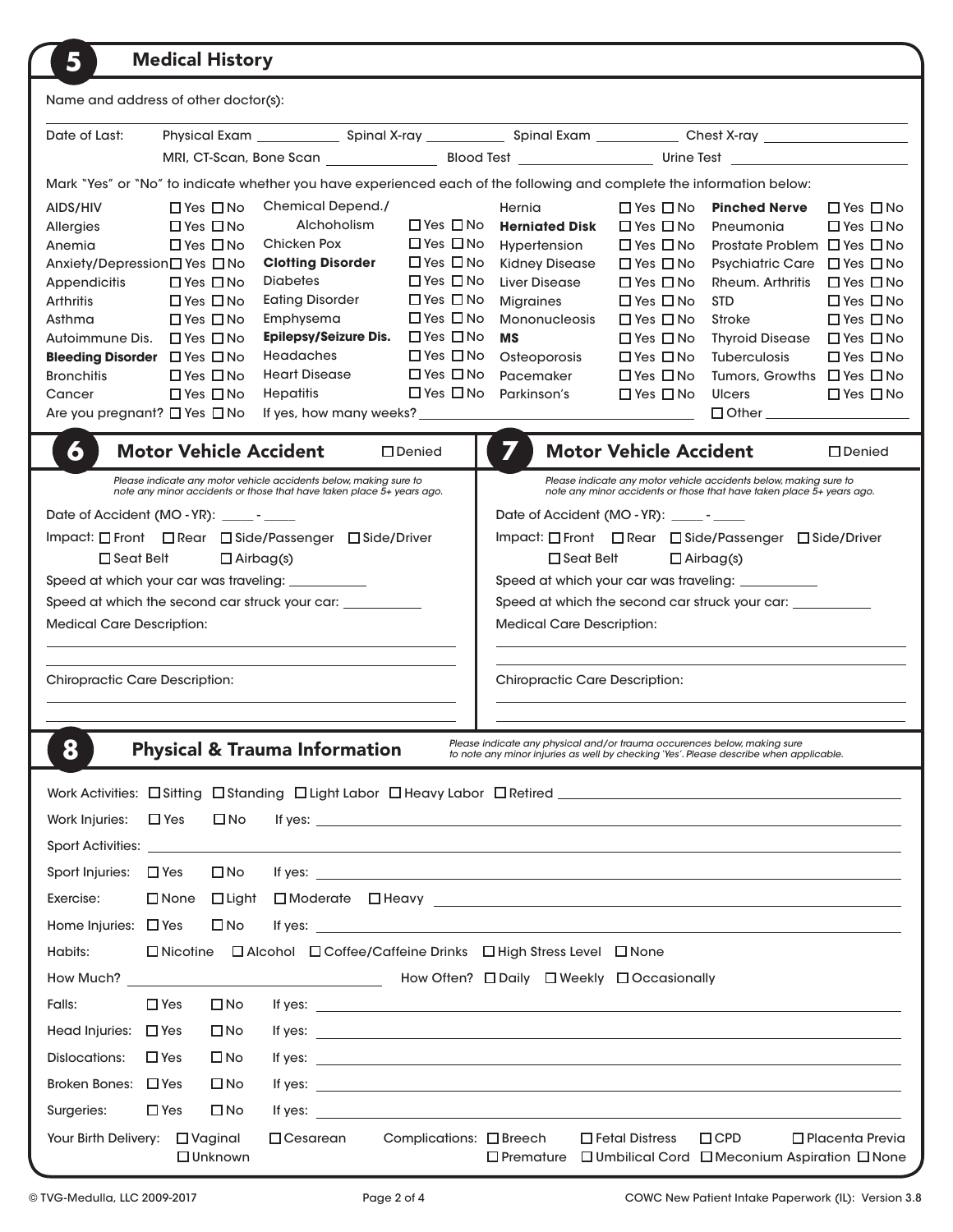| 9<br><b>Primary Complaint</b>                                                                                                                                                                                                  | Please note ONE complaint in the following section. The Primary Complaint is<br>your chief complaint or most problematic concern at this time that brought you in today.                   | $\square$ Denied |
|--------------------------------------------------------------------------------------------------------------------------------------------------------------------------------------------------------------------------------|--------------------------------------------------------------------------------------------------------------------------------------------------------------------------------------------|------------------|
|                                                                                                                                                                                                                                |                                                                                                                                                                                            |                  |
|                                                                                                                                                                                                                                |                                                                                                                                                                                            |                  |
| When did your symptoms first appear? The contract of the contract of the contract of the contract of the contract of the contract of the contract of the contract of the contract of the contract of the contract of the contr |                                                                                                                                                                                            |                  |
|                                                                                                                                                                                                                                |                                                                                                                                                                                            |                  |
|                                                                                                                                                                                                                                |                                                                                                                                                                                            |                  |
| Is this condition getting progressively worse? $\Box$ Yes $\Box$ No                                                                                                                                                            | $\Box$ Unknown                                                                                                                                                                             |                  |
| Mark an X on the picture where you have pain, numbness or tingling:                                                                                                                                                            | ς,<br>h.<br>l h                                                                                                                                                                            | И,               |
| Rate the severity of your pain  at its worst:                                                                                                                                                                                  | (least pain) 0 1 2 3 4 5 6 7 8 9 10 (severe pain)                                                                                                                                          |                  |
| at its least severe: (least pain) 0 1 2 3 4 5 6 7 8 9 10 (severe pain)                                                                                                                                                         |                                                                                                                                                                                            |                  |
| (please circle)<br>at present moment: (least pain) 0 1 2 3 4 5 6 7 8 9 10 (severe pain)                                                                                                                                        |                                                                                                                                                                                            |                  |
| Type of pain: $\Box$ Sharp $\Box$ Dull<br>□ Throbbing □ Numbness □ Aching                                                                                                                                                      | $\square$ Shooting                                                                                                                                                                         |                  |
| $\Box$ Burning $\Box$ Tingling $\Box$ Cramps<br>$\square$ Stiffness                                                                                                                                                            | □Swelling □ Other__________                                                                                                                                                                |                  |
| Does the pain travel from one location to another? From where to where? _____________                                                                                                                                          |                                                                                                                                                                                            |                  |
| How often do you have this pain? □ Constantly □ Comes and goes □ Infrequently □ Daily □ Weekly □ Monthly                                                                                                                       |                                                                                                                                                                                            |                  |
| $\square$ PM<br>Do activities make it worse in the AM or PM? $\Box$ AM                                                                                                                                                         | $\Box N/A$                                                                                                                                                                                 |                  |
| Which activities are affected by this?<br>$\square$ Work<br>$\Box$ Sleep                                                                                                                                                       | □ Daily Routine □ Recreation □ N/A                                                                                                                                                         | $\Box$ Other     |
| $\square$ Sitting<br>$\square$ Standing                                                                                                                                                                                        | $\square$ Walking<br>$\square$ Bending<br>□ Lying Down                                                                                                                                     |                  |
| Past Treatments: □ Medications □ Surgery □ Physical Therapy                                                                                                                                                                    | □ Chiropractic Services □ None<br>$\Box$ Other $\Box$                                                                                                                                      |                  |
|                                                                                                                                                                                                                                | Were they successful? $\Box$ Yes                                                                                                                                                           | $\square$ No     |
|                                                                                                                                                                                                                                |                                                                                                                                                                                            |                  |
| Notes:                                                                                                                                                                                                                         |                                                                                                                                                                                            |                  |
| 10<br><b>Additional Complaint I</b>                                                                                                                                                                                            | Please note ONE complaint in the following section. The Additional Complaint I is any other<br>problem/complaint you may be experiencing that you would like the office to be made aware.  | $\square$ Denied |
|                                                                                                                                                                                                                                |                                                                                                                                                                                            |                  |
| Please describe the condition with the condition of the condition of the condition of the condition of the condition of the condition of the condition of the condition of the condition of the condition of the condition of  |                                                                                                                                                                                            |                  |
|                                                                                                                                                                                                                                |                                                                                                                                                                                            |                  |
| Do activities make it worse in the AM or PM?<br>$\square$ AM<br>$\square$ PM                                                                                                                                                   | $\Box N/A$                                                                                                                                                                                 |                  |
| Rate the severity of your pain at the present moment: (least pain) 0 1 2 3 4 5 6 7 8 9 10 (severe pain)                                                                                                                        |                                                                                                                                                                                            |                  |
| Type of pain: $\Box$ Sharp $\Box$ Dull<br>□ Throbbing □ Numbness □ Aching                                                                                                                                                      | $\square$ Shooting                                                                                                                                                                         |                  |
| $\Box$ Burning $\Box$ Tingling $\Box$ Cramps<br>$\square$ Stiffness                                                                                                                                                            | $\square$ Swelling<br>$\Box$ Other ___________                                                                                                                                             |                  |
| Does the pain travel from one location to another? From where to where? ____________                                                                                                                                           |                                                                                                                                                                                            |                  |
| Which activities are affected by this?<br>$\square$ Work<br>$\square$ Sleep                                                                                                                                                    | $\Box$ Daily Routine $\Box$ Recreation $\Box$ N/A                                                                                                                                          | $\Box$ Other     |
| $\Box$ Sitting<br>$\Box$ Standing                                                                                                                                                                                              | $\square$ Walking<br>$\square$ Bending<br>$\Box$ Lying Down                                                                                                                                |                  |
| Past Treatments: □ Medications □ Surgery □ Physical Therapy                                                                                                                                                                    | $\Box$ Other<br>□ Chiropractic Services □ None                                                                                                                                             |                  |
|                                                                                                                                                                                                                                | Were they successful? $\Box$ Yes                                                                                                                                                           | $\square$ No     |
|                                                                                                                                                                                                                                |                                                                                                                                                                                            |                  |
| Notes:<br><u> 1980 - Andrea Station, amerikansk politik (d. 1980)</u>                                                                                                                                                          |                                                                                                                                                                                            |                  |
| <b>Additional Complaint II</b>                                                                                                                                                                                                 | Please note ONE complaint in the following section. The Additional Complaint II is any other<br>problem/complaint you may be experiencing that you would like the office to be made aware. | $\Box$ Denied    |
|                                                                                                                                                                                                                                |                                                                                                                                                                                            |                  |
|                                                                                                                                                                                                                                |                                                                                                                                                                                            |                  |
| Please describe the condition <b>contract to the condition contract to the condition contract to the condition</b>                                                                                                             |                                                                                                                                                                                            |                  |
| How often does it occur? Department of the contract of the contract of the contract of the contract of the contract of the contract of the contract of the contract of the contract of the contract of the contract of the con |                                                                                                                                                                                            |                  |
| Do activities make it worse in the AM or PM?<br>$\square$ AM<br>$\square$ PM                                                                                                                                                   | $\Box N/A$                                                                                                                                                                                 |                  |
| Rate the severity of your pain at the present moment: (least pain) 0 1 2 3 4 5 6 7 8 9 10 (severe pain)                                                                                                                        |                                                                                                                                                                                            |                  |
| □ Throbbing □ Numbness □ Aching<br>Type of pain: $\Box$ Sharp<br>$\square$ Dull<br>$\Box$ Burning $\Box$ Tingling $\Box$ Cramps<br>$\square$ Stiffness                                                                         | $\square$ Shooting<br>$\square$ Swelling                                                                                                                                                   |                  |
| Does the pain travel from one location to another? From where to where?                                                                                                                                                        |                                                                                                                                                                                            |                  |
| $\Box$ Sleep<br>Which activities are affected by this?<br>$\square$ Work                                                                                                                                                       | □ Recreation □ N/A<br>$\Box$ Daily Routine                                                                                                                                                 | $\Box$ Other     |
| $\Box$ Sitting<br>$\square$ Standing                                                                                                                                                                                           | $\square$ Walking<br>$\square$ Bending<br>$\Box$ Lying Down                                                                                                                                |                  |
| Past Treatments: □ Medications □ Surgery □ Physical Therapy                                                                                                                                                                    | $\Box$ Chiropractic Services $\Box$ None<br>$\Box$ Other $\Box$                                                                                                                            |                  |
|                                                                                                                                                                                                                                | Were they successful? $\Box$ Yes                                                                                                                                                           | $\square$ No     |
| Pain worsens with: North and South American Section 1997 and South American Section 1997<br>Notes:                                                                                                                             |                                                                                                                                                                                            |                  |
|                                                                                                                                                                                                                                |                                                                                                                                                                                            |                  |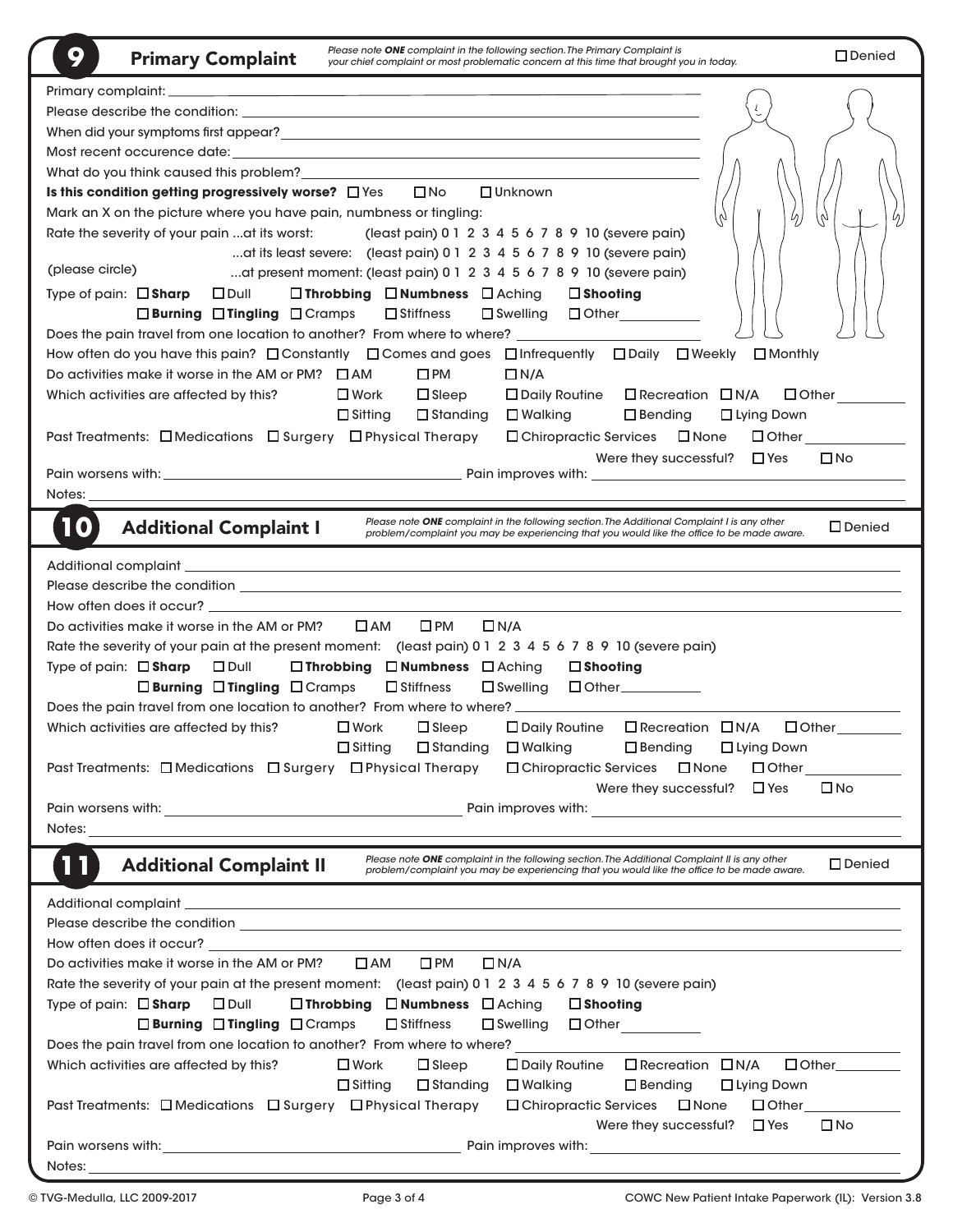

## PATIENT ACKNOWLEDGEMENT AND RECEIPT OF NOTICE OF PRIVACY PRACTICES PURSUANT TO HIPAA AND CONSENT FOR USE OF HEALTH INFORMATION

The undersigned does hereby acknowledge that he or she has received a copy of this office's Notice of Privacy Practices Pursuant to HIPAA or has been advised that a full copy of this office's HIPAA Compliance Manual is available upon request.

The undersigned does hereby consent to the use of his or her health information in a manner consistent with the Notice of Privacy Practices Pursuant to HIPAA, the HIPAA Compliance Manual, State Law, and Federal Law.

Please use the area below to authorize any other parties who can have access to you health information (including step-parents, grandparents, and any caretakers who can have access to this patients records):

Name: We have a state of the state of the state of the state of the state of the state of the state of the state of the state of the state of the state of the state of the state of the state of the state of the state of th

Name: We have a state of the state of the state of the state of the state of the state of the state of the state of the state of the state of the state of the state of the state of the state of the state of the state of th

Relationship: 1999

To be completed by the patient's representative, if necessary (eg: if the patient is a minor, if the patient does not speak English, or if the patient is physically or mentally incapacitated)

**Signature of Patient** 

Signature of Legal Representative/Guardian

**Date** 

**Relationship to Patient** 

Please write any additional comments regarding Acknowledgements or Consents below: